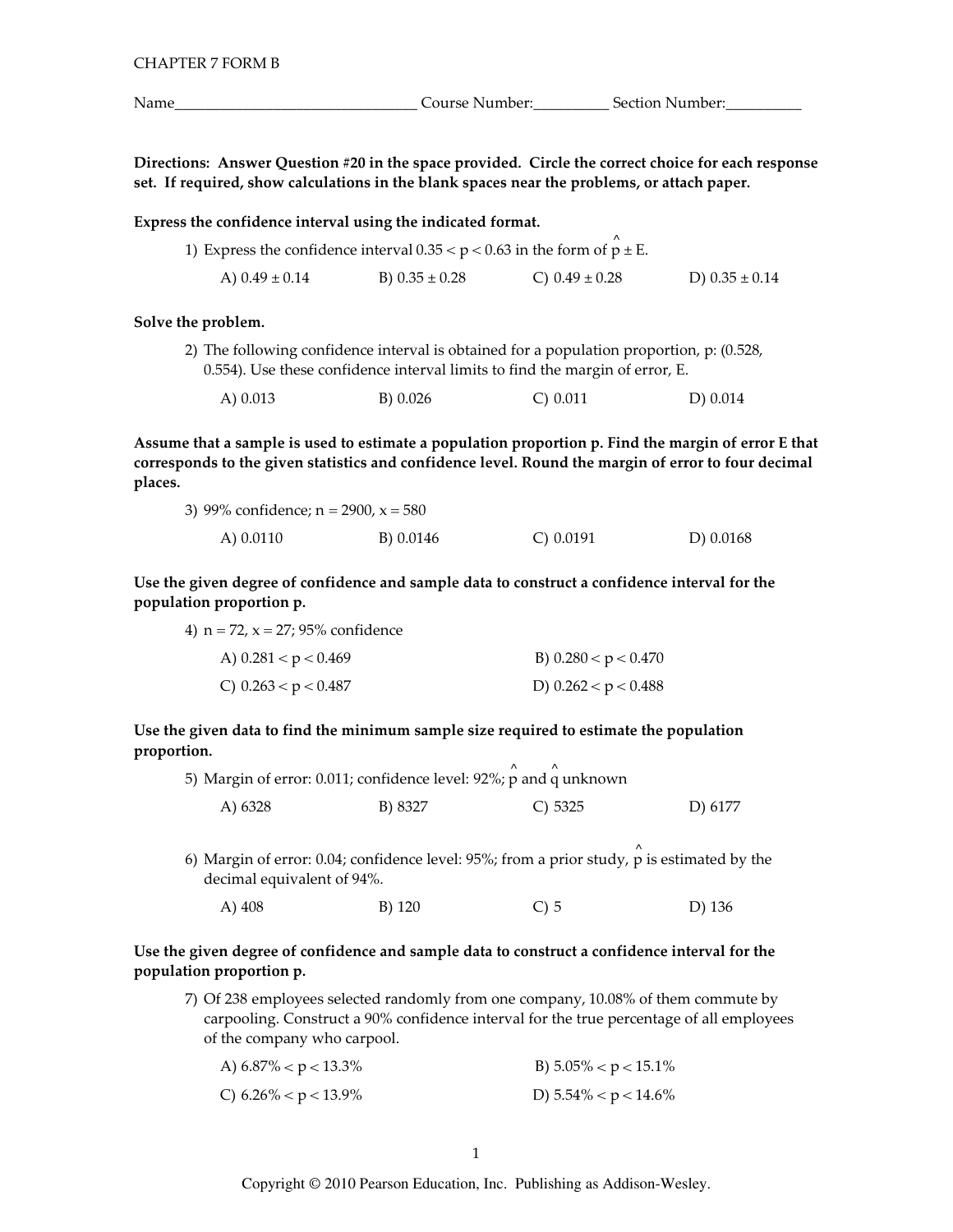#### Find the indicated critical z value.

- 8) Find the critical value  $z_{\alpha/2}$  that corresponds to a 91% confidence level.
	- A) 1.34 B) 1.70  $C) 1.645$ D) 1.75

Determine whether the given conditions justify using the margin of error  $E = z_{\alpha/2} \sigma/\sqrt{n}$  when finding a confidence interval estimate of the population mean  $\mu$ .

9) The sample size is  $n = 7$  and  $\sigma$  is not known. B) Yes A) No

Use the confidence level and sample data to find the margin of error E. Round your answer to the same number of decimal places as the sample mean unless otherwise noted.

|          |          | 10) College students' annual earnings: 99% confidence; n = 72, x = \$3898, $\sigma$ = \$848 |          |
|----------|----------|---------------------------------------------------------------------------------------------|----------|
| A) \$196 | B) \$233 | C) $$1183$                                                                                  | D) \$257 |

Use the confidence level and sample data to find a confidence interval for estimating the population µ. Round your answer to the same number of decimal places as the sample mean.

11) Test scores:  $n = 76$ ,  $\overline{x} = 53.0$ ,  $\sigma = 5.9$ ; 98% confidence A)  $51.4 < \mu < 54.6$ B)  $51.9 < \mu < 54.1$ C)  $51.7 < \mu < 54.3$ D)  $51.3 < \mu < 54.7$ 

Use the given information to find the minimum sample size required to estimate an unknown population mean μ.

- 12) How many weeks of data must be randomly sampled to estimate the mean weekly sales of a new line of athletic footwear? We want 99% confidence that the sample mean is within \$500 of the population mean, and the population standard deviation is known to be \$1500.
	- A) 49  $B)60$  $C)$  25  $D)$  35

Do one of the following, as appropriate: (a) Find the critical value  $z_{\alpha/2}$ , (b) find the critical value  $t_{\alpha/2}$ , (c) state that neither the normal nor the t distribution applies.

13) 95%;  $n = 11$ ;  $\sigma$  is known; population appears to be very skewed.

- A)  $t_{\alpha/2} = 2.228$
- B)  $z_{\alpha/2} = 1.96$
- C)  $z_{\alpha/2} = 1.812$
- D) Neither the normal nor the t distribution applies.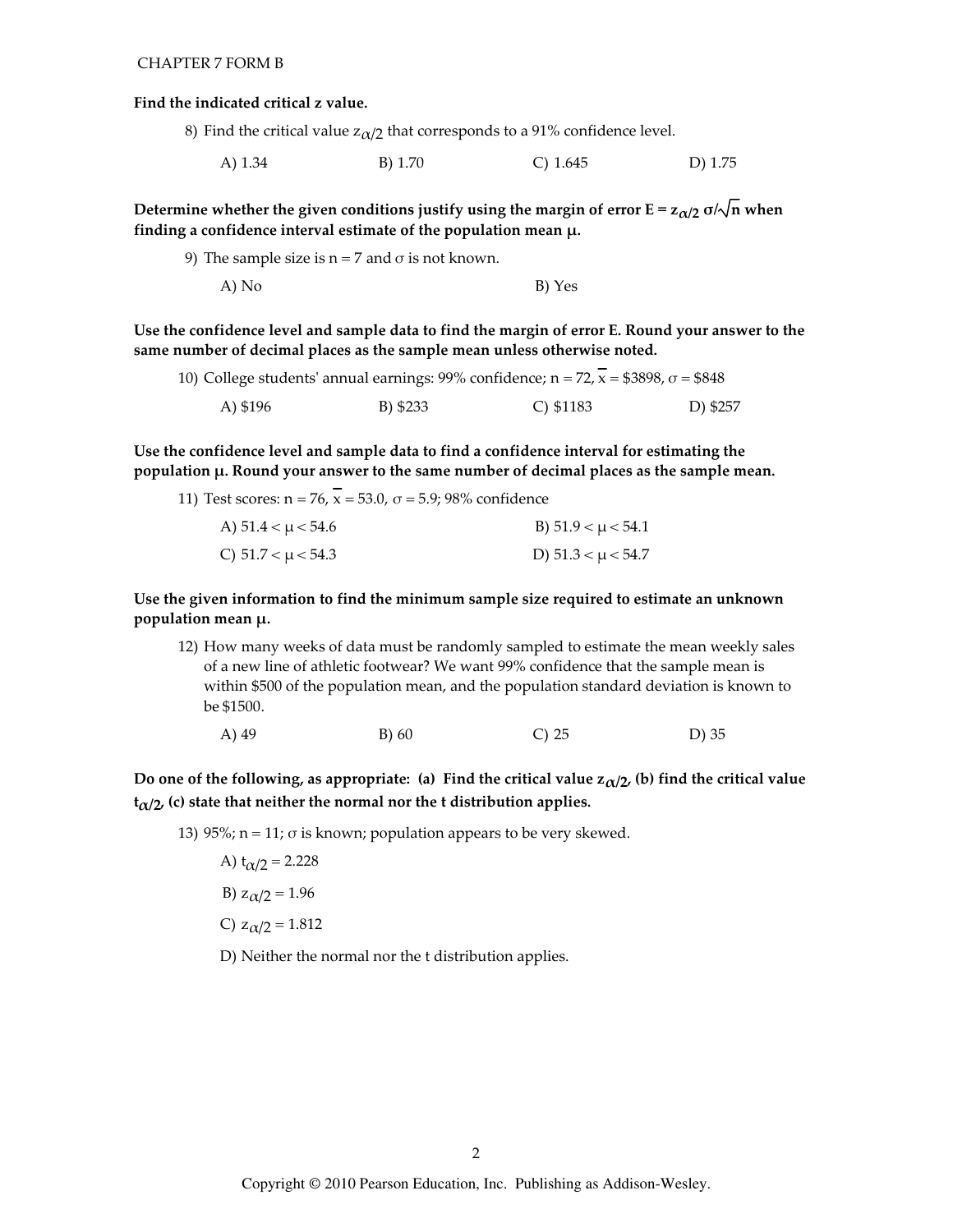Assume that a sample is used to estimate a population mean  $\mu$ . Use the given confidence level and sample data to find the margin of error. Assume that the sample is a simple random sample and the population has a normal distribution. Round your answer to one more decimal place than the sample standard deviation.

Use the given degree of confidence and sample data to construct a confidence interval for the population mean  $\mu$ . Assume that the population has a normal distribution.

15) A sociologist develops a test to measure attitudes towards public transportation, and 27 randomly selected subjects are given the test. Their mean score is 76.2 and their standard deviation is 21.4. Construct the 95% confidence interval for the mean score of all such subjects.

| A) $67.7 < \mu < 84.7$ | B) 74.6 $< \mu$ < 77.8 |
|------------------------|------------------------|
| C) $69.2 < \mu < 83.2$ | D) $64.2 < \mu < 88.2$ |

#### Solve the problem.

16) Find the critical value  $\chi$ <sup>2</sup><sub>R</sub> corresponding to a sample size of 13 and a confidence level of

95 percent.

| A) 23.337 | B) 4.404 | $C$ ) 5.226 | D) $21.026$ |
|-----------|----------|-------------|-------------|

Use the given degree of confidence and sample data to find a confidence interval for the population standard deviation  $\sigma$ . Assume that the population has a normal distribution. Round the confidence interval limits to the same number of decimal places as the sample standard deviation.

17) The mean replacement time for a random sample of 20 washing machines is 11.6 years and the standard deviation is 2.3 years. Construct a 99% confidence interval for the standard deviation,  $\sigma$ , of the replacement times of all washing machines of this type.

| A) 1.6 yr < $\sigma$ < 4.8 yr | B) 1.6 yr $< \sigma$ < 4.4 yr |
|-------------------------------|-------------------------------|
| C) 1.6 yr < $\sigma$ < 3.8 yr | D) 1.7 yr < $\sigma$ < 3.6 yr |

#### Find the appropriate minimum sample size.

18) You want to be 99% confident that the sample standard deviation s is within 5% of the population standard deviation.

| A) 2434 | B) 1336 | C) 2638 | D) 923 |
|---------|---------|---------|--------|
|         |         |         |        |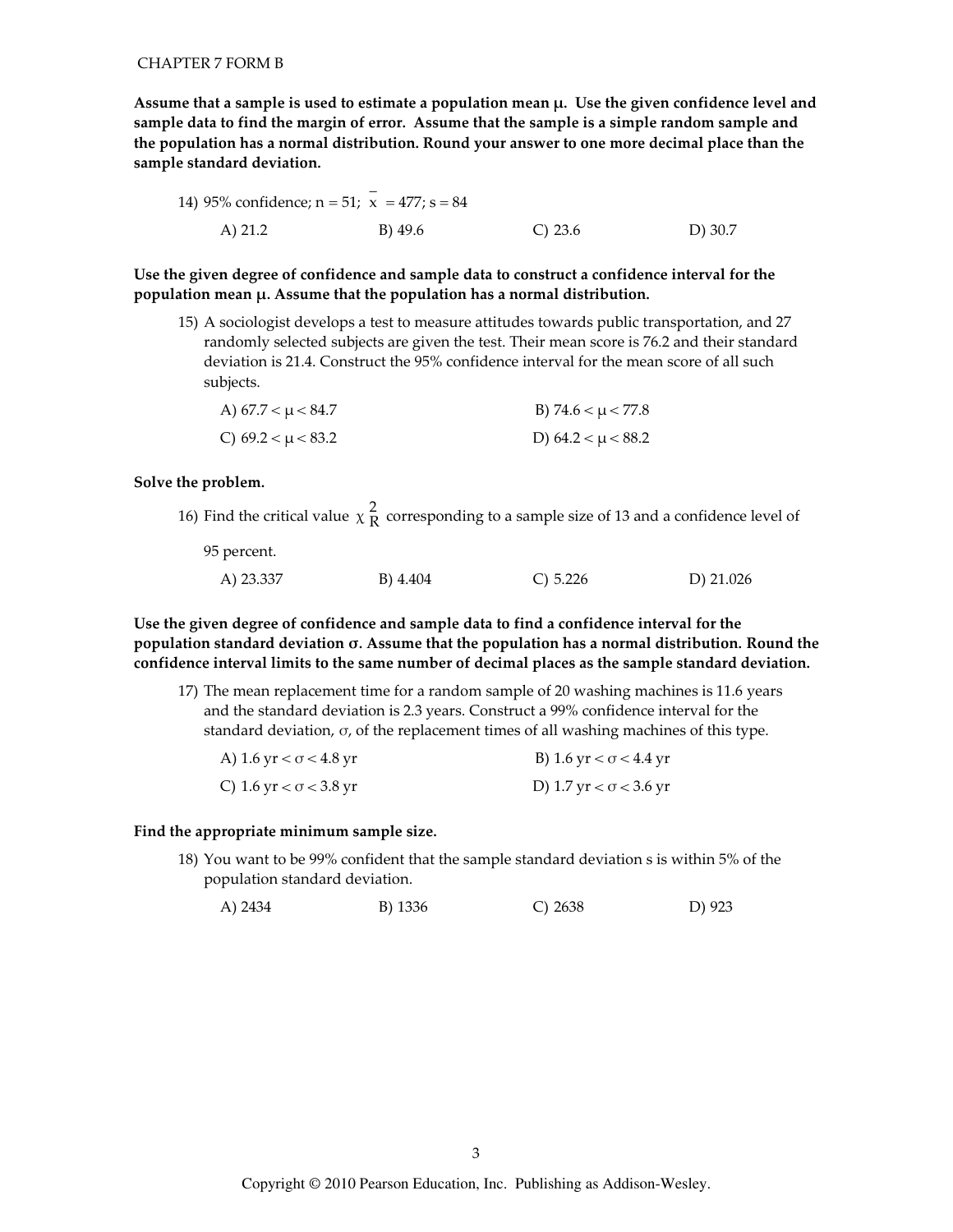Use the given degree of confidence and sample data to find a confidence interval for the population standard deviation  $\sigma$ . Assume that the population has a normal distribution. Round the confidence interval limits to one more decimal place than is used for the original set of data.

- 19) The football coach randomly selected ten players and timed how long each player took to perform a certain drill. The times (in minutes) were:
	- 13 14 11 13 14
	- 6 10 13 13 8

Find a 95% confidence interval for the population standard deviation  $\sigma$ .

| A) 1.9 min $< \sigma$ < 4.5 min | B) 1.8 min $< \sigma$ < 4.5 min |
|---------------------------------|---------------------------------|
| C) 1.9 min $< \sigma$ < 5.0 min | D) 0.7 min $< \sigma$ < 2.2 min |

## Provide an appropriate response.

20) The Bide-a-While efficiency hotel, which caters to business workers who stay for extended periods of time (weeks or months), offers room service. In a small study of 35 randomly selected room service orders, the 95% confidence interval for mean delivery time for room service is  $24.8 < \mu < 29.6$  minutes. The marketing director is trying to determine if she can advertise "room service in under 30 minutes, or the order is free." How would you advise her?